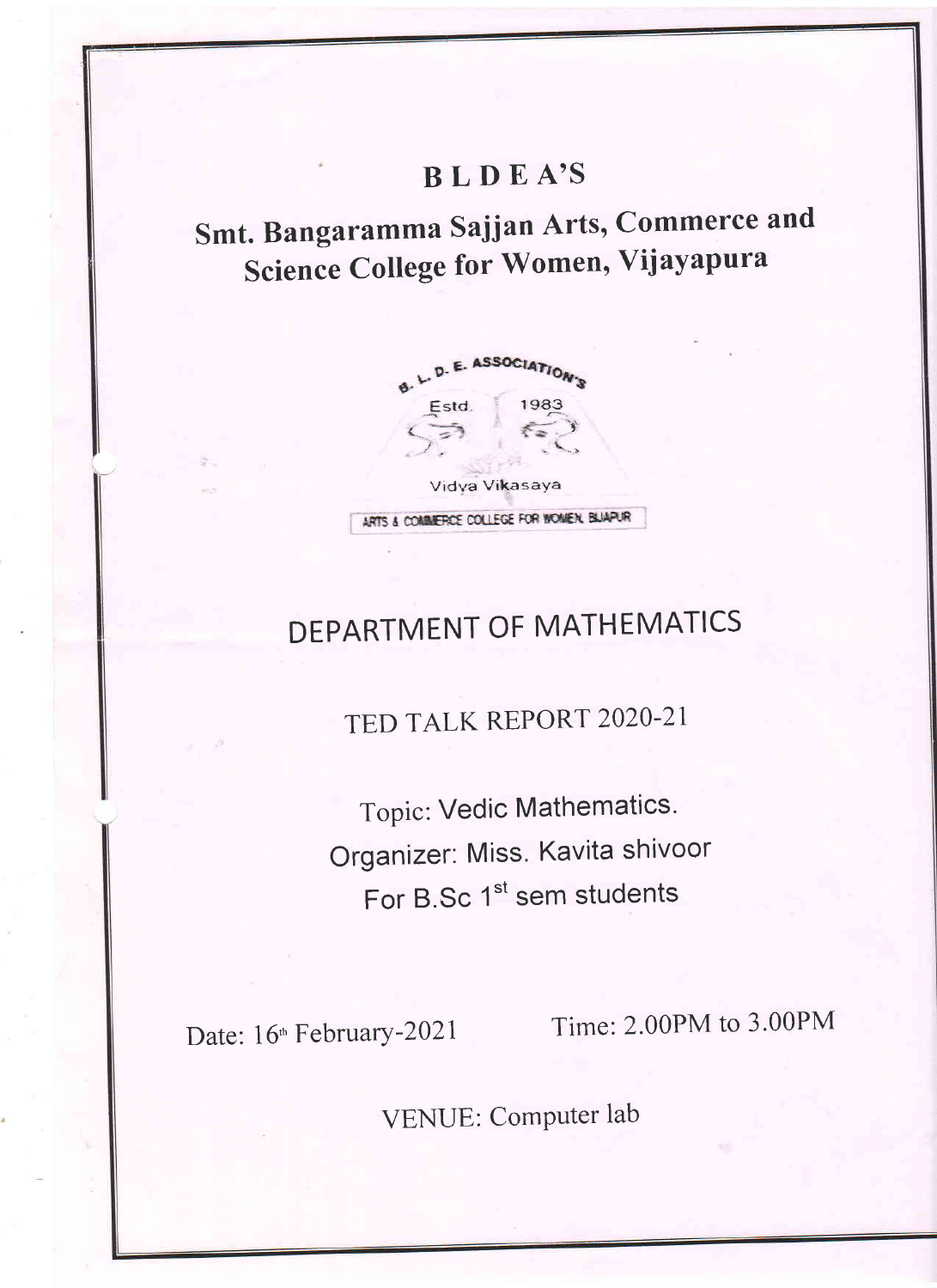### B.L.D.E. Association's

### Smt. Bangaramma Sajjan Arts, Commerce & Science College for Women, Vijayapur.

### Department of Mathematics

#### **NOTICE**

It is here by informed to all the B.Sc  $1<sup>st</sup>$  sem students that the TED TALK this arranged on  $16<sup>th</sup>$  February 2021 at 2.00 PM to 3.00 PM attend without fail in the seminar hall

**IOAC CO-ORDINATOR** BLDEA's S.B.S. Arts, Commerce and Science College for Women **VIJAYAPURA.** 

**PRINCIPAL** BLDEA's S.B.S. Arts, Commerce BLDEA's S.B.S. Arts, Commerce<br>and Science College for Women<br>VIJAYAPURA.



MATHEMATICS HEAD OF THE DEPARTMENT BLDEA's S.B.S. Arts, Commerce and Science College for Women VIJAYAPURA.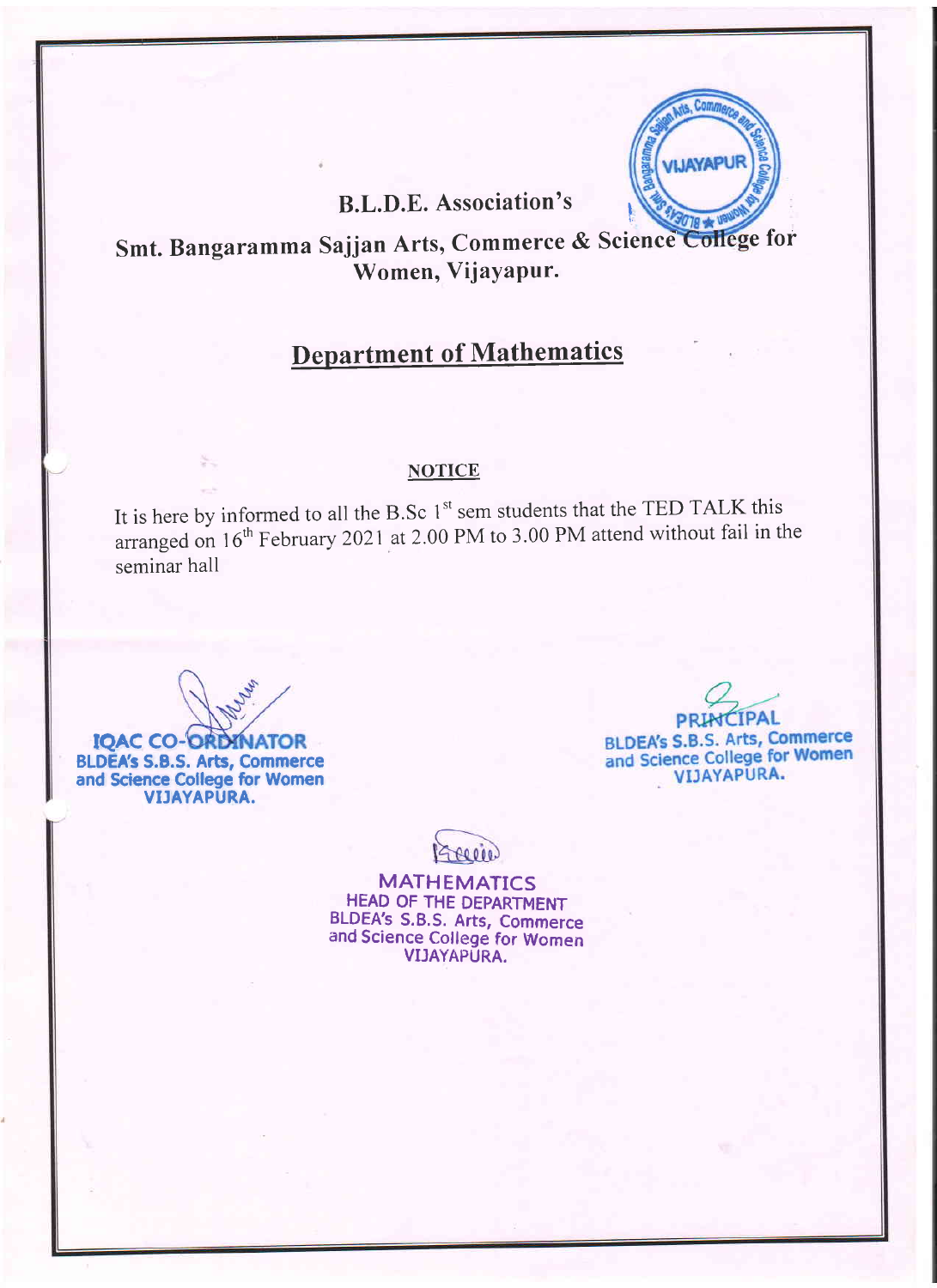Shri Siddeshwara Rd, Sholapur, Vijayapura, Karnataka 586101, India Latitude 16.835980° Longitude 75.716045° LOCAL 15:00:30 GMT 09:30:30 TUESDAY 02.16.2021 ALTITUDE 541 METER

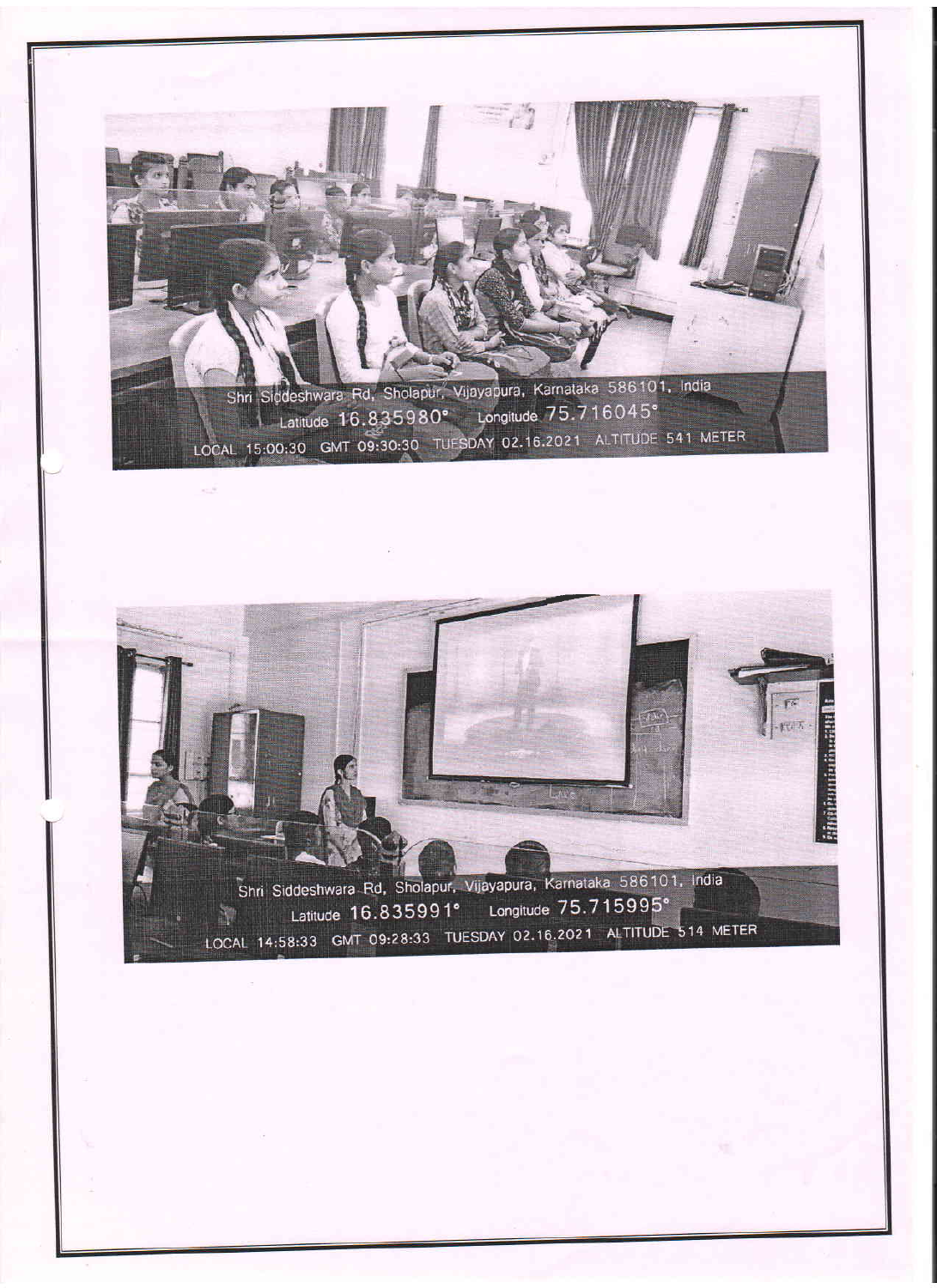## **TED-TALK REPORT**



# **Department of Mathematics**

The UG department of Mathematics has conducted TED TALK on 16/02/2021 for B.Sc 1<sup>st</sup> sem students in which we have discussed on topic "Vedic Mathematics " by Gaurav Tekriwal and 9 Math Riddles which is used to solve the example logically and shows the skill in different way to solve the problem.

Number of students present: 25

**IQAC CO-ORDINATOR BLDEA's S.B.S. Arts, Commerce** and Science College for Women VIJAYAPURA.

**PRINCIPAL BLDEA's S.B.S. Arts, Commerce**<br>and Science College for Women

VIJAYAPURA.

**MATHEMATICS** HEAD OF THE DEPARTMENT **BLDEA's S.B.S. Arts, Commerce**<br>and Science College for Women VIJAYAPURA.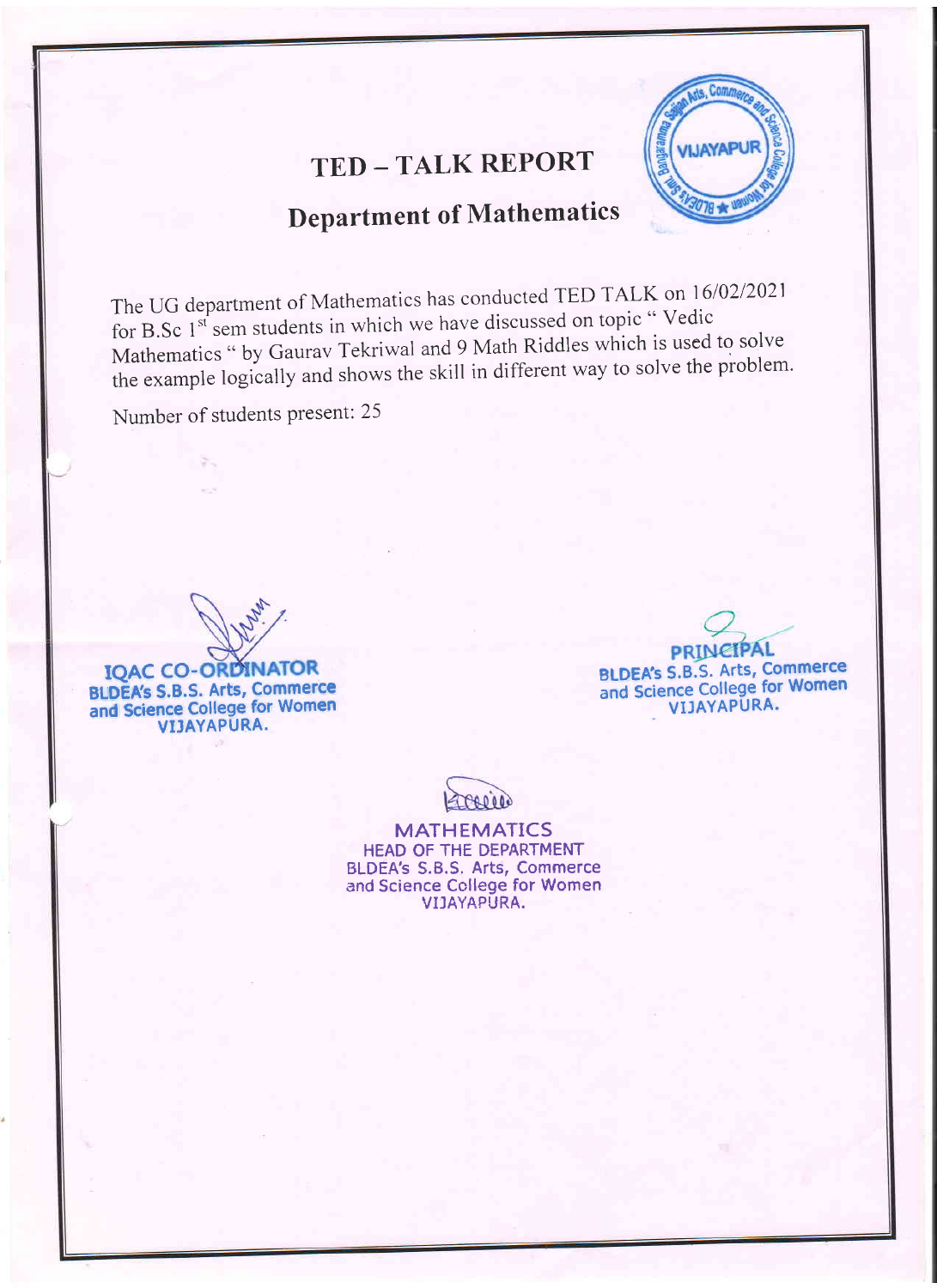

#### B.L.D.E. Association's

Smt. Bangaramma Sajjan, Arts and Commerce college for women, Vijayapur – 586101<br>
Re-Accredited at the "A" Grade with CGPA 3.10 by NAAC<br>
Affiliated to Akkamahadevi Women's University, Vijayapur<br>
Email: bldeaaccwb@rediffmail

| Event. TED TAK<br>Date. $6102$ $2021$ Time. $2 - 3.7M$<br>Day Tuesday |                                                                           |                   |       |  |  |  |
|-----------------------------------------------------------------------|---------------------------------------------------------------------------|-------------------|-------|--|--|--|
| S.No.                                                                 | <b>Name of the Teacher</b>                                                | <b>Department</b> | Sign  |  |  |  |
| $\mathbf{1}$                                                          | S. J Hw                                                                   |                   |       |  |  |  |
| $\overline{2}$                                                        | Shwela Sintaroor                                                          | Statistics        | Puta  |  |  |  |
| $\overline{3}$                                                        | Kavita, S. Shivoor                                                        | B.sc(Mooths)      | Saui  |  |  |  |
| $\overline{4}$                                                        |                                                                           | B.ec (20010g)     | HORSE |  |  |  |
| 5                                                                     |                                                                           | B CA              |       |  |  |  |
| $\sqrt{6}$                                                            | Mice Kavita Y Googundagi<br>Smt. V. S. Melligeri<br>Smt. 8, 8, Baragimath | BcA               |       |  |  |  |
| $\overline{7}$                                                        |                                                                           |                   |       |  |  |  |
| 8                                                                     |                                                                           |                   |       |  |  |  |
| $\overline{9}$                                                        |                                                                           |                   |       |  |  |  |
| 10                                                                    |                                                                           |                   |       |  |  |  |
| 11                                                                    |                                                                           |                   |       |  |  |  |
| 12                                                                    |                                                                           |                   |       |  |  |  |
| 13                                                                    |                                                                           |                   |       |  |  |  |
| 14                                                                    |                                                                           |                   |       |  |  |  |
| 15                                                                    |                                                                           |                   |       |  |  |  |
| 16                                                                    |                                                                           |                   |       |  |  |  |
| 17                                                                    |                                                                           |                   |       |  |  |  |
| 18                                                                    |                                                                           |                   |       |  |  |  |
| 19                                                                    |                                                                           |                   |       |  |  |  |
| $20\,$                                                                |                                                                           |                   |       |  |  |  |